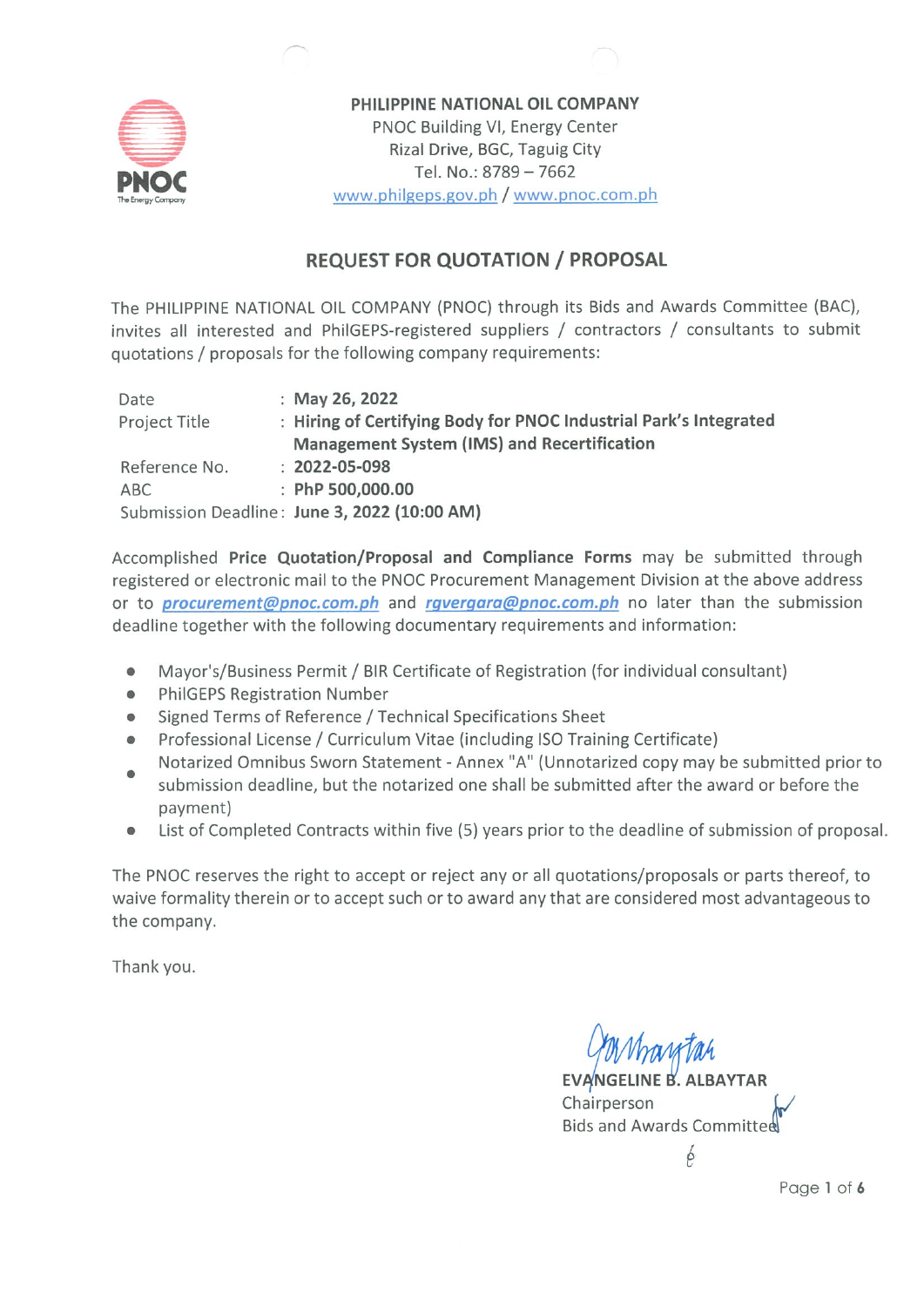## **PRICE QUOTATION / PROPOSAL AND COMPLIANCE FORM**

# **Hiring of Certifying Body for PNOC Industrial Park's Integrated Management System (IMS) and Recertification**

### *TERMS OF REFERENCE*

### **I. Scope of Services:**

The Certifying Body (CB) is expected to provide the following services shall include but not limited to the following:

- 1. Prepare and submit audit plan.
- 2. Conduct certification audit in July 2022.
- 3. Issue certificates for ISO 9001:2015, ISO 14001:2015 and ISO 45001:2018 standards with three (3) years validity. Size should be in A3 and A4 (A4 is for PNOC Mother's copy).
- 4. Conduct surveillance audits for ISO 9001:2015, ISO 14001:2015 and ISO 45001:2018 on the succeeding two (2) years, 2023 and 2024.
- 5. Prepare and submit audit reports detailing observations, opportunities for improvement and any non-conformity to the above mentioned ISO standards or on documented procedures and suggestions on how to address them within five (5) working days after the conduct of the certification and surveillance audits, unless otherwise agreed by the agency. Reports should include suggestions on how to address the audit findings.
- 6. PNOC IP shall be entitled to regular updates to relevant system standards as they become available.
- 7. Contract duration should be three (3) years from signing of the agreement or validity of the ISO certification or whichever comes later.

### **II. Required Qualifications:**

- 1. The CB should be duly accredited by the Philippine Accreditation Board (PAB), Philippine Accreditation Office (PAO), under the Department of Trade and Industry (DTI).
- 2. Certification for ISO 45001:2018 must be using ANAB Accreditation.
- 3. The CB must consist of auditors with actual hands-on experience on the three (3) ISO standards: ISO 9001:2015, ISO 14001:2015 and ISO 45001:2018, and are qualified to conduct audit in the name of the CB.
- 4. The CB must have a good track record of certifying government and private agencies on the above-mentioned ISO standards.
- 5. At least one (1) auditor of the initial team should participate in all audits of the 3-year cycle.
- 6. Replacement of any team member shall require prior written approval from PNOC Industrial Park.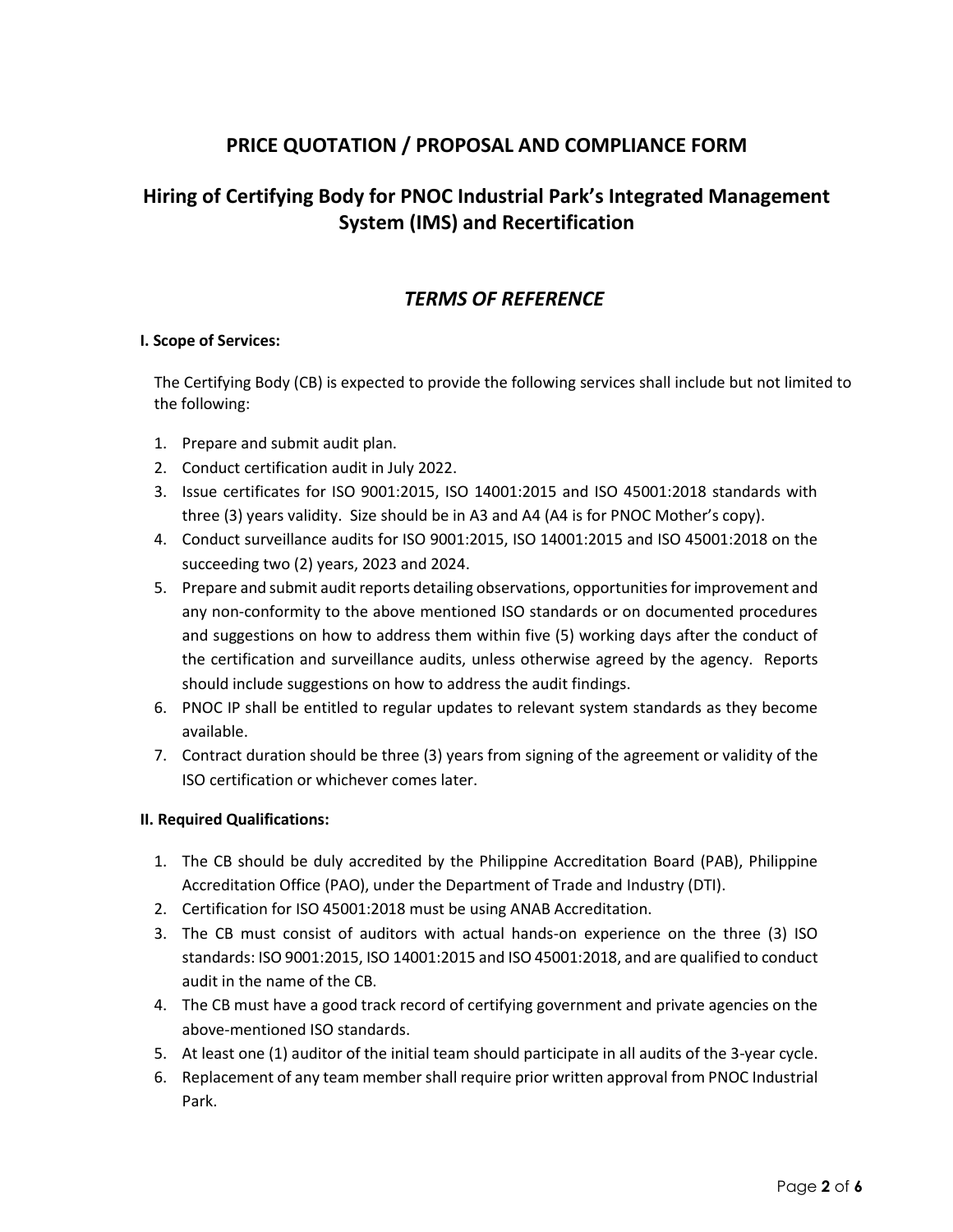- 7. CB must not have provided Quality management and/or Environmental Management System or any other training related to the ISOs to be certified for the company within two (2) years prior to the audit on order to avoid conflict of interest.
- 8. CB to abide with the auditing principles, terminologies and guidelines as specified in the ISO 19011:2011 – Guidelines for Quality and/or Environmental Management System Auditing.

### **III. Condition of Engagement:**

- 1. The CB must provide its company profile highlighting related projects, scope of work and implementation methodology. Curriculum Vitae of all the supposed members of the audit team should also be submitted.
- 2. The CB should adhere to the agreed scope of works/deliverables approved by PNOC Industrial Park.
- 3. All information reviewed and recorded by the audit team of the CB should be treated with the strictest confidentiality in nature at all times.
- 4. The CB should include in theirs audit activities a procedure for client appeals. Any dispute which may arise between PNOC IP and the CB shall be resolved amicably and in good faith. If resolutions for disputes cannot be made, PNOC Industrial Park shall be afforded the right to lodge appeals about the decision of the audit team through any legal remedy that maybe available to them.

### IV. Engagement Fee:

The cost of engagement of the CB shall be based on the agreed contract between the two parties, but not to exceed the total approved budget of PNOC Industrial Park for the service amounting to PhP500,000.00 to cover the 3-year contract. The contract shall include the cost of all taxes, duties, fees, levies and other charges imposed under applicable laws. This shall also include CB's cost of transportation, lodging and other incidental expenses.

Payment shall be based on the completion of the following activities as evidenced by the submission and acceptance of the required deliverables for the identified business process:

- 1. Certification audit plan;
- 2. Certification audit;
- 3. Issuance of ISO 9001:2015, ISO 14001:2015 and ISO 45001:2018 certificates, valid for three (3) years ;
- 4. Two (2) succeeding years surveillance audits (2023 and 2024).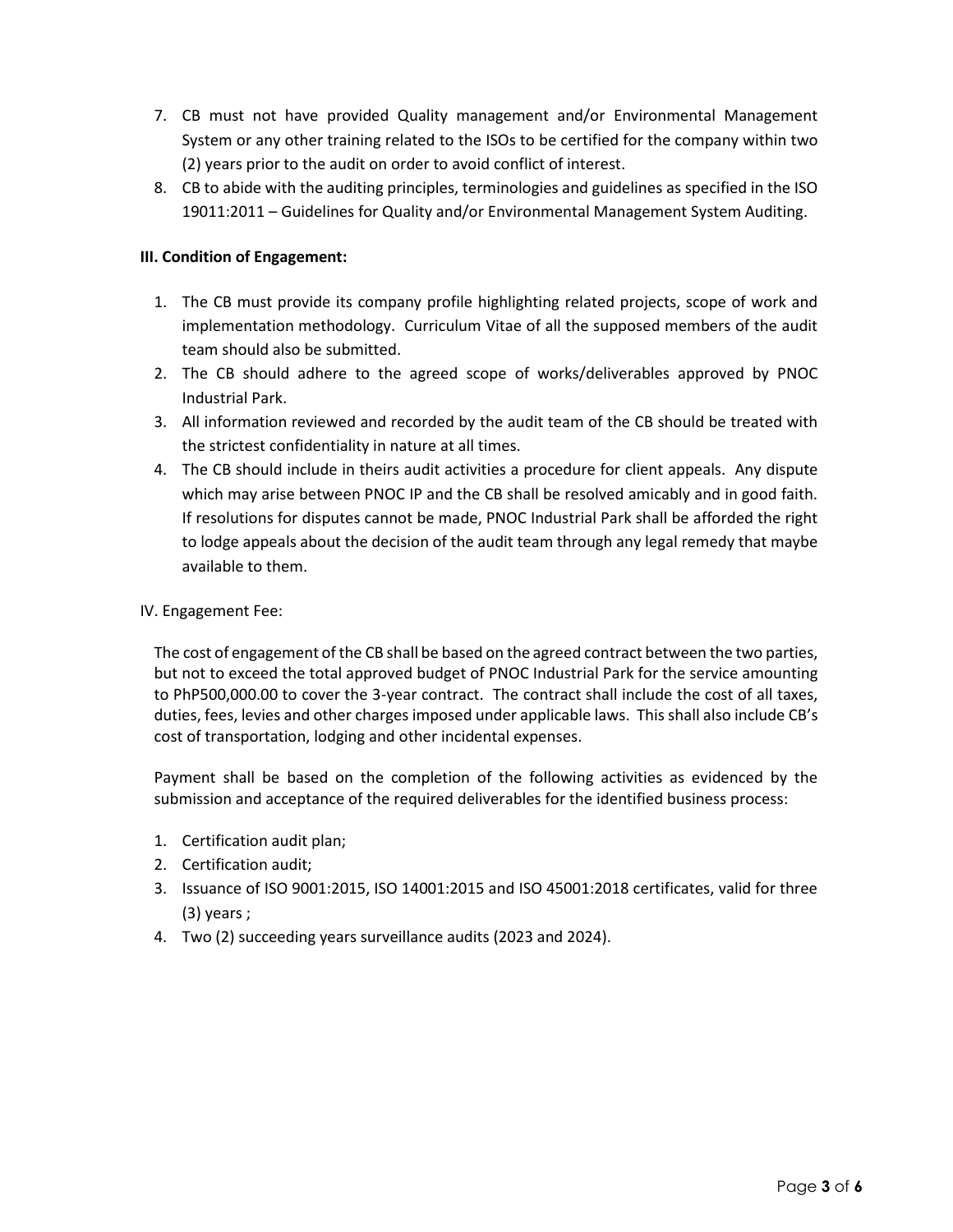### *RATING CRITERIA*

| Project                 |               | Hiring of Certifying Body for PNOC Industrial Park's Integrated<br>Management System (IMS) Recertification (ISO 9001:2015, ISO<br>14001:2015 and ISO 45001:2018 / Quality, Environmental and<br>Occupational Health and Safety Management Systems) |
|-------------------------|---------------|----------------------------------------------------------------------------------------------------------------------------------------------------------------------------------------------------------------------------------------------------|
| <b>Project Location</b> | $\mathcal{L}$ | PNOC Industrial Park, Batangas II, Mariveles, Bataan                                                                                                                                                                                               |

### **Criteria for Technical and Financial Evaluation**

The interested bidders shall be evaluated in accordance with the Implementing Rules and Regulation of RA 9184. Specifically, the evaluation and selection of qualified winning bidders shall follow Section 33.2.1(b) the quality-cost based evaluation procedure. In this regard, interested winning bidders shall submit both the technical and the financial proposals, which shall serve as the basis of selection. The technical and the financial proposals shall be evaluated based on the weight of 85% and 15% allocation, respectively.

### Technical Proposal (85%)

The interested bidder shall provide their technical experience, approach and methodology on all technical and cost parameters detailing professional inputs and time requirements, and resumes of all proposed technical manpower.

The proposal shall be based on the following criteria and point system:

### *Technical Proposal (20%)*

The technical proposal will be evaluated on the following aspects:

 $\triangleright$  The coordination and project management procedures and tools application methods.

#### *Technical Team (50%)*

The technical team will be evaluated on the following aspects:

 $\triangleright$  Experience and qualification of the technical experts and the composition of the team as a whole according to the profile requirements.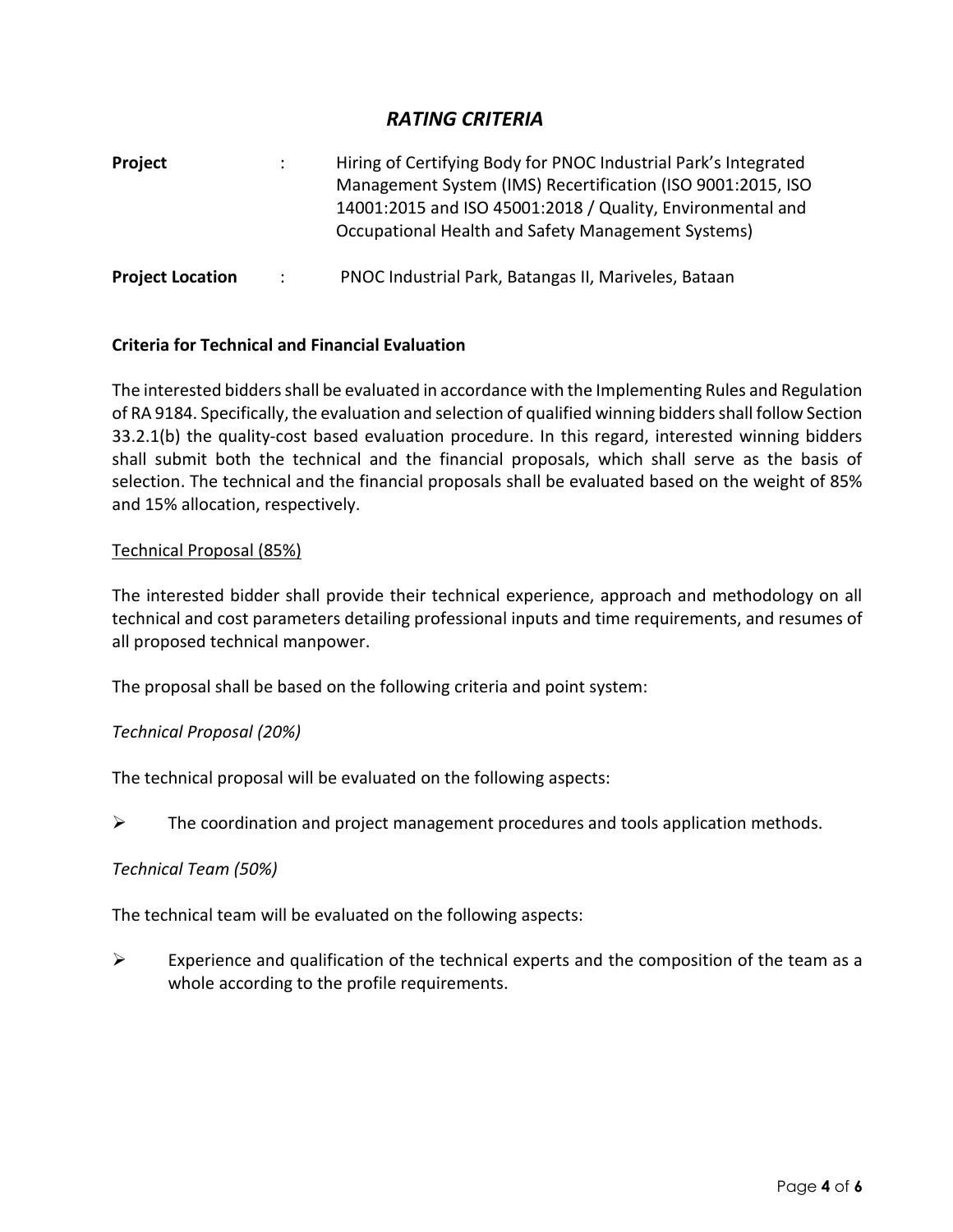| Criteria                                                                      |        | Unit of                     | Points         |           |           |           |                 |  |
|-------------------------------------------------------------------------------|--------|-----------------------------|----------------|-----------|-----------|-----------|-----------------|--|
|                                                                               | Weight | Measure                     | $\overline{3}$ | 6         | 9         | 12        | 15              |  |
| Number of relevant hours of ISO<br>trainings acquired for the past 2<br>years | 25%    | <b>Hours of</b><br>training |                |           |           |           |                 |  |
| <b>Team Leader</b>                                                            | 10%    | Hours of<br>training        | $20 - 29$      | 30-39     | 40-49     | $50 - 59$ | More<br>than 60 |  |
| ISO 9001: 2015 Auditor                                                        | 5%     | Hours of<br>training        | 15-20          | $21 - 25$ | $26 - 30$ | $31 - 35$ | More<br>than 35 |  |
| ISO 14001:2015 Auditor                                                        | 5%     | Hours of<br>training        | 15-20          | $21 - 25$ | $26 - 30$ | $31 - 35$ | More<br>than 35 |  |
| ISO 45000:2018 Auditor                                                        | 5%     | Hours of<br>training        | $15 - 20$      | $21 - 25$ | $26 - 30$ | $31 - 35$ | More<br>than 35 |  |
| Years of relevant professional<br>experience (ISO Auditing)                   | 25%    | <b>Number</b><br>of years   |                |           |           |           |                 |  |
| <b>Team Leader</b>                                                            | 10%    | Number<br>of years          | $5 - 7$        | $8 - 10$  | $11 - 13$ | $14 - 16$ | More<br>than 16 |  |
| ISO 9001: 2015 Auditor                                                        | 5%     | Number<br>of years          | $3 - 4$        | $5-6$     | $7 - 8$   | $9 - 10$  | More<br>than 10 |  |
| ISO 14001:2015 Auditor                                                        | 5%     | Number<br>of years          | $3 - 4$        | $5-6$     | $7 - 8$   | $9 - 10$  | More<br>than 10 |  |
| ISO 45000:2018 Auditor                                                        | 5%     | Number<br>of years          | $3 - 4$        | $5-6$     | $7 - 8$   | $9 - 10$  | More<br>than 10 |  |

*Company Qualifications (15%)*

 Comprehensive knowledge and extensive experience on conducting IMS audits (ISO 9001:2015, ISO 14001:2015 and ISO 45001:2018 / Quality, Environmental and Occupational Health and Safety Management Systems) in the Philippines and / or overseas.

| Criteria                                                                     | Weight | Unit of                                   | Points    |           |           |           |                 |
|------------------------------------------------------------------------------|--------|-------------------------------------------|-----------|-----------|-----------|-----------|-----------------|
|                                                                              |        | Measure                                   | 3         | 6         | 9         | 12        | 15              |
| Years of firm existence                                                      | 4%     | Number of<br>vears                        | $11 - 15$ | $16 - 20$ | $21 - 25$ | $26 - 30$ | More<br>than 30 |
| Years of experience in IMS auditing of<br>similar industry (Industrial Park) | 4%     | Number of<br>vears                        | $1 - 5$   | $6 - 10$  | $11 - 15$ | $16 - 20$ | More<br>than 20 |
| Number of Professionally Qualified<br><b>Auditors</b>                        | 4%     | Number of<br>Qualified<br><b>Staffers</b> | $3 - 5$   | $6 - 10$  | $11 - 15$ | $16 - 20$ | More<br>than 20 |
| Number of IMS Audits undertaken<br>during the last 5 years                   | 3%     | Number of<br>Audits                       | $5 - 10$  | $11 - 15$ | $16 - 20$ | $21 - 25$ | More<br>than 25 |

### Financial Proposal (15%)

PNOC shall require a detailed financial proposal with indicative program and milestone, and target estimates for defined outputs. The winning bidder shall also detail all costs items for remuneration, technical survey and out-of-pocket expenses.